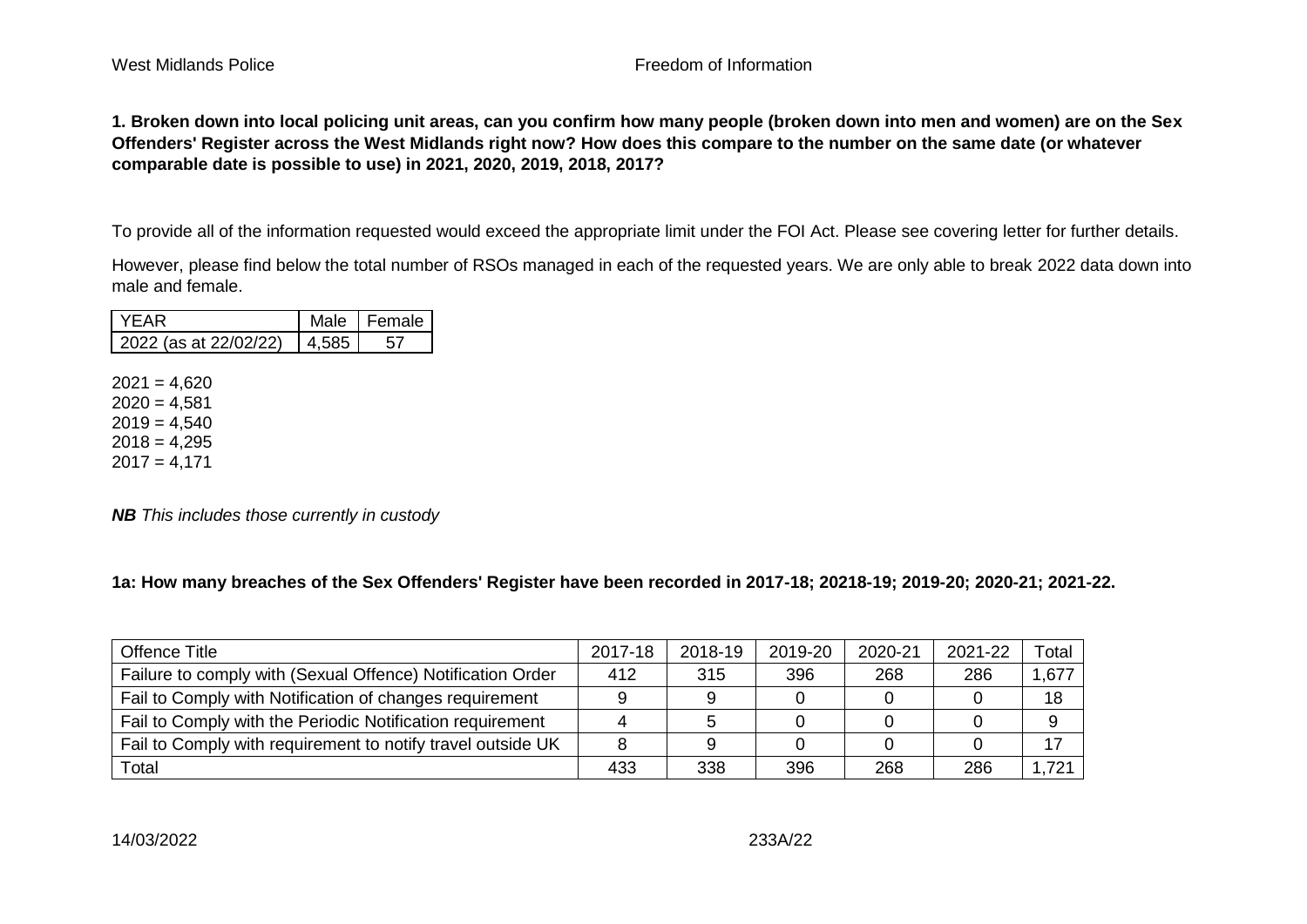**2. Broken down into local policing unit areas, can you confirm how many people (broken down into men and women) are subject to a Sexual Harm Prevention Order across the West Midlands?**

To provide all of the information requested would exceed the appropriate limit under the FOI Act. Please see covering letter for further details.

However, please see below figures broken down into male and female.

| <b>YFAR</b>           |      | Male   Female |
|-----------------------|------|---------------|
| 2022 (as at 22/02/22) | 2036 | 16            |

*NB This includes those currently in custody*

## **2a: How many breaches of SHPOs have been recorded in 2017-18; 20218-19; 2019-20; 2020-21; 2021-22.**

| Offence Title                                                               | 2017-18 | 2018-19 | 2019-20 | 2020-21 | 2021-22 | Total |
|-----------------------------------------------------------------------------|---------|---------|---------|---------|---------|-------|
| Attempted - Breach a sexual risk order / risk of harm order etc. or fail to |         |         |         |         |         |       |
| comply with requirement under Sec 122 c (4)                                 |         |         |         |         |         |       |
| Breach a sexual risk order / risk of harm order etc. or fail to comply with |         |         |         |         |         |       |
| requirement under Sec 122 c (4)                                             | 32      | 30      | 33      | 49      | 26      |       |
| Total                                                                       | 32      | 30      | 33      | 49      | 30      | 174   |

# **3. Broken down into local policing unit areas, can you confirm how many people (broken down into men and women) are subject to a Sexual Risk Order across the West Midlands?**

To provide all of the information requested would exceed the appropriate limit under the FOI Act. Please see covering letter for further details.

However, please see below figures broken down into male and female.

14/03/2022 233A/22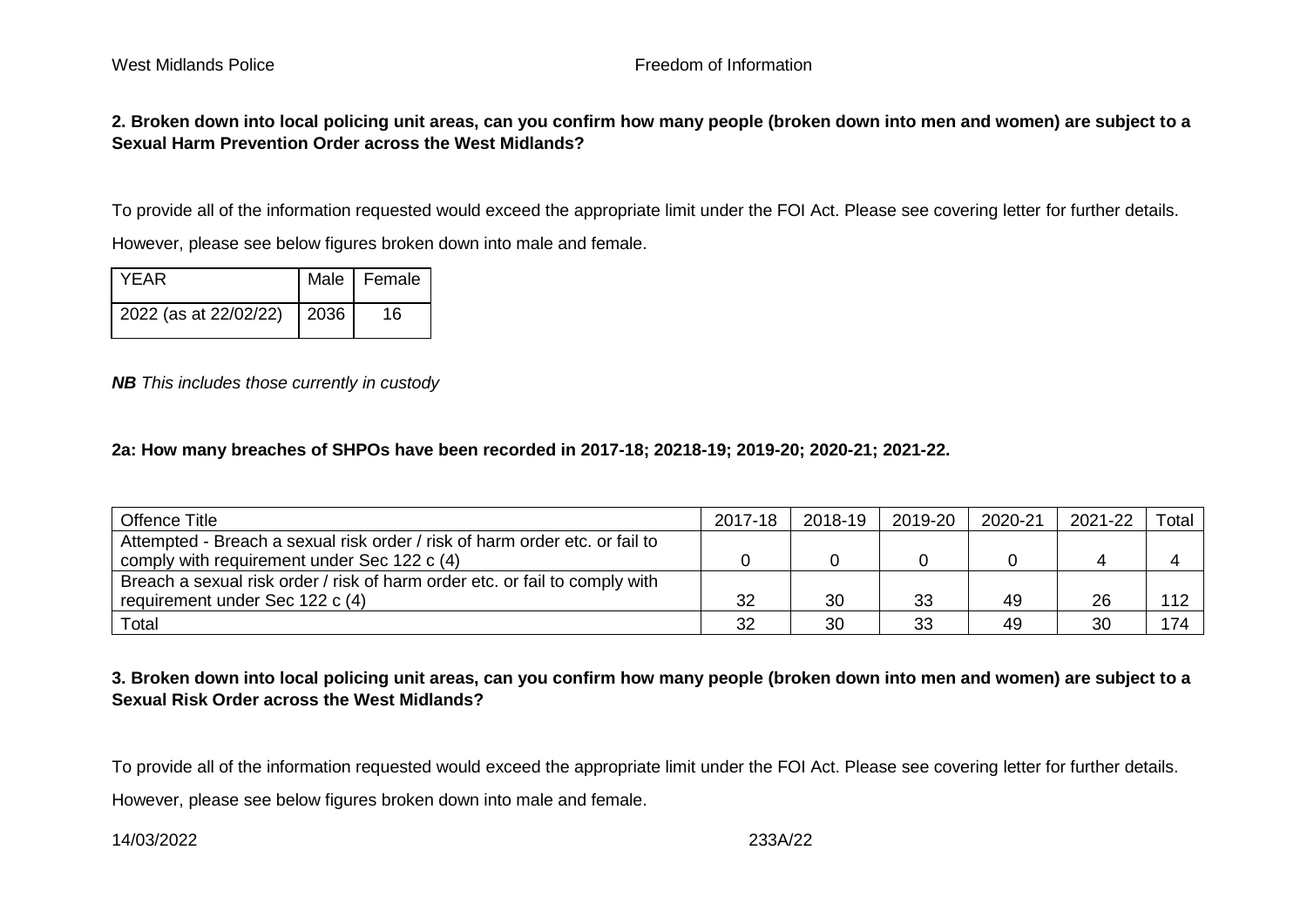| YFAR                  | Male   Female |
|-----------------------|---------------|
| 2022 (as at 22/02/22) |               |

## *NB This includes those currently in custody*

## **3a: How many breaches of SROs have been recorded in 2017-18; 20218-19; 2019-20; 2020-21; 2021-22.**

| Offence Title                                                            | 2017-18 | 2018-19 | 2019-20 | 2020-21 | 2021-22 | Total |
|--------------------------------------------------------------------------|---------|---------|---------|---------|---------|-------|
| Attempted - Breach SHPO / interim SHPO / SOPO / interim SOPO / Foreign   |         |         |         |         |         |       |
| travel order or fail to comply with a requirement under Sec 103D (4) SOA |         |         |         |         |         |       |
| 2003                                                                     |         |         |         |         |         |       |
| Breach Sexual Harm Prevention Order (SHPO) Sentencing Act 2020 Sec       |         |         |         |         |         |       |
| 354(1)(4)                                                                |         |         |         |         | 41      | 41    |
| Breach SHPO / interim SHPO / SOPO / interim SOPO / Foreign travel order  |         |         |         |         |         |       |
| or fail to comply with a requirement under Sec 103D (4)                  | 20      | 30      | 52      | 50      | 41      | 151   |
| Total                                                                    | 20      | 30      | 52      | 50      | 85      | 237   |

**4. How many staff are in the force's public protection unit responsible for overseeing sexual offenders and the SHRO and SRO registers, now, and compared to 2017, 2018, 2019, 2020 and 2021.**

To provide all of the information requested would exceed the appropriate limit under the FOI Act. Please see covering letter for further details.